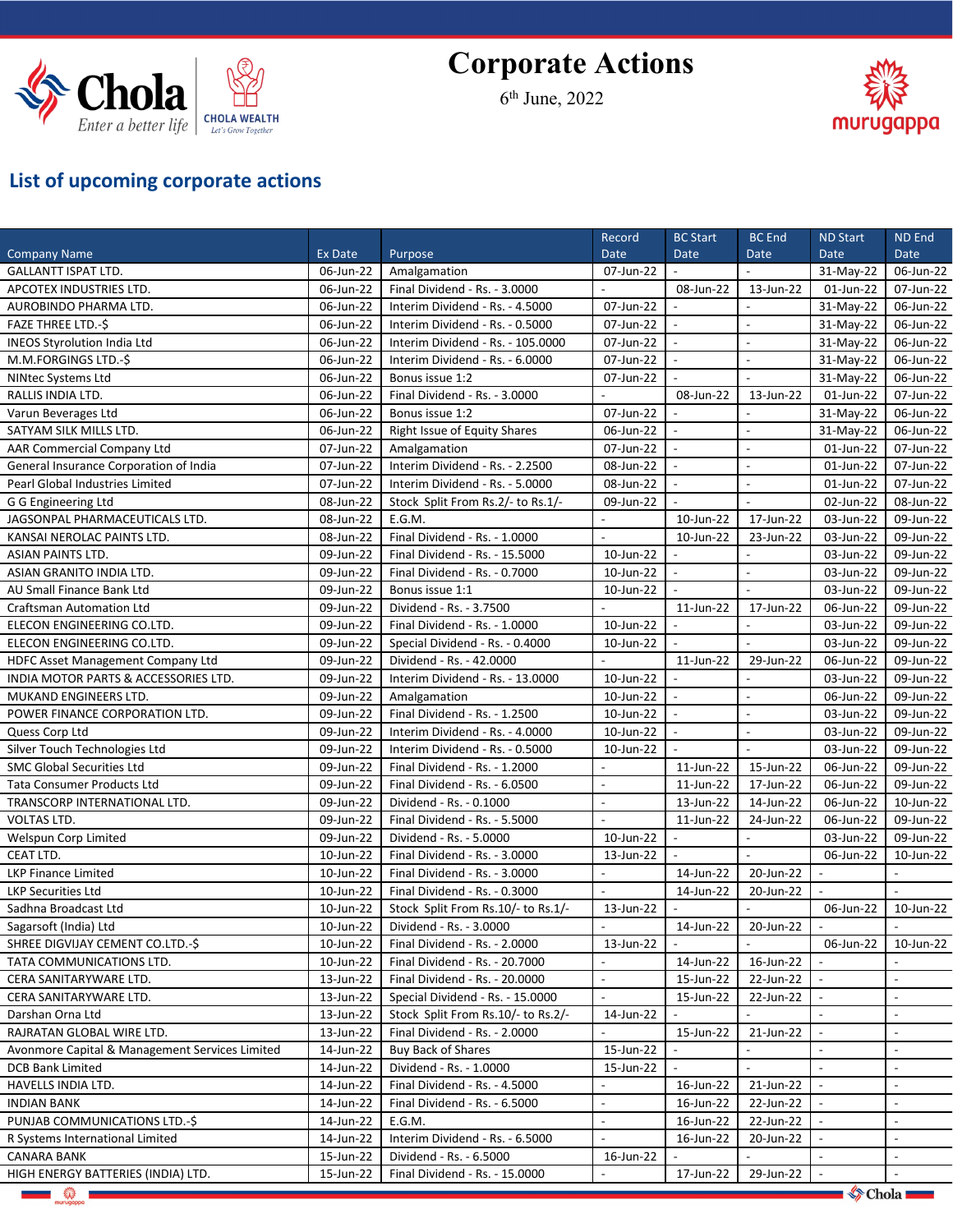



| HINDUSTAN UNILEVER LTD.                        | 15-Jun-22              | Final Dividend - Rs. - 19.0000                                  |                             | 17-Jun-22                   | 23-Jun-22      |                          |                                    |
|------------------------------------------------|------------------------|-----------------------------------------------------------------|-----------------------------|-----------------------------|----------------|--------------------------|------------------------------------|
| <b>KEC INTERNATIONAL LTD.</b>                  | 15-Jun-22              | Final Dividend - Rs. - 4.0000                                   | 16-Jun-22                   |                             |                |                          | $\overline{\phantom{a}}$           |
| KHAITAN CHEMICALS & FERTILIZERS LTD.           | 15-Jun-22              | Final Dividend - Rs. - 0.1500                                   | L.                          | 17-Jun-22                   | 23-Jun-22      | $\blacksquare$           | $\mathbb{Z}^2$                     |
| Newgen Software Technologies Ltd               | 15-Jun-22              | Dividend - Rs. - 4.5000                                         | 16-Jun-22                   | $\overline{a}$              |                |                          | $\blacksquare$                     |
| SONATA SOFTWARE LTD.                           | 15-Jun-22              | Final Dividend - Rs. - 13.0000                                  |                             | 17-Jun-22                   | 23-Jun-22      | $\overline{\phantom{a}}$ | $\overline{\phantom{a}}$           |
| TATA CHEMICALS LTD.                            | 15-Jun-22              | Final Dividend - Rs. - 12.5000                                  | $\overline{\phantom{a}}$    | 17-Jun-22                   | 22-Jun-22      | $\overline{\phantom{a}}$ | $\overline{\phantom{a}}$           |
| TATA ELXSI LTD.                                | 15-Jun-22              | Final Dividend - Rs. - 42.5000                                  | $\blacksquare$              | 17-Jun-22                   | 23-Jun-22      | $\blacksquare$           | $\blacksquare$                     |
| TATA POWER CO.LTD.                             | 15-Jun-22              | Final Dividend - Rs. - 1.7500                                   | $\overline{\phantom{a}}$    | 17-Jun-22                   | 07-Jul-22      | $\sim$                   | $\overline{\phantom{a}}$           |
| TATA STEEL LTD.                                | 15-Jun-22              | Final Dividend - Rs. - 51.0000                                  | $\overline{\phantom{a}}$    | 17-Jun-22                   | 28-Jun-22      |                          | $\overline{\phantom{a}}$           |
| TINPLATE COMPANY OF INDIA LTD.                 | 15-Jun-22              | Dividend - Rs. - 4.0000                                         |                             | 17-Jun-22                   | 04-Jul-22      |                          | $\overline{\phantom{a}}$           |
| AJANTA SOYA LTD.                               | 16-Jun-22              | Stock Split From Rs.10/- to Rs.2/-                              | 17-Jun-22                   | $\sim$                      |                |                          | $\overline{\phantom{a}}$           |
| APOLLO TYRES LTD.                              | 16-Jun-22              | Dividend - Rs. - 3.2500                                         | 17-Jun-22                   | $\overline{a}$              | $\overline{a}$ | $\mathbf{r}$             | $\mathbb{Z}^2$                     |
| CIGNITI TECHNOLOGIES LTD.                      | 16-Jun-22              | Final Dividend - Rs. - 2.5000                                   | $\overline{a}$              | 18-Jun-22                   | 23-Jun-22      | $\overline{\phantom{a}}$ | $\sim$                             |
| COSMO FILMS LTD.                               | 16-Jun-22              | Bonus issue 1:2                                                 | 18-Jun-22                   |                             |                | $\blacksquare$           | $\blacksquare$                     |
| DUTRON POLYMERS LTD.-\$                        | 16-Jun-22              | Final Dividend - Rs. - 1.4000                                   |                             | 18-Jun-22                   | 30-Jun-22      | $\overline{\phantom{a}}$ | $\overline{\phantom{a}}$           |
| EIMCO ELECON (INDIA) LTD.                      | 16-Jun-22              | Dividend - Rs. - 2.5000                                         | $\overline{a}$              | 18-Jun-22                   | 27-Jun-22      |                          | $\sim$                             |
| ICICI Prudential Life Insurance Company Ltd    | 16-Jun-22              | Dividend - Rs. - 0.5500                                         | $\overline{\phantom{a}}$    | 20-Jun-22                   | 27-Jun-22      | $\sim$                   | $\blacksquare$                     |
| Rishiroop Ltd                                  | 16-Jun-22              | Final Dividend - Rs. - 1.5000                                   | $\overline{a}$              | 18-Jun-22                   | 23-Jun-22      | $\overline{\phantom{a}}$ | $\overline{\phantom{a}}$           |
| SKP SECURITIES LTD.                            | 16-Jun-22              | Bonus issue 1:1                                                 | 17-Jun-22                   | $\blacksquare$              |                |                          | $\overline{\phantom{a}}$           |
| VIMTA LABS LTD.-\$                             | 16-Jun-22              | Dividend - Rs. - 2.0000                                         | 18-Jun-22                   |                             |                |                          | $\overline{\phantom{a}}$           |
| VTM LTD.                                       | 16-Jun-22              | Dividend - Rs. - 0.9000                                         | $\mathcal{L}$               | 20-Jun-22                   | 30-Jun-22      | $\sim$                   | $\overline{\phantom{a}}$           |
| XPRO INDIA LTD.                                | 16-Jun-22              | Dividend - Rs. - 2.0000                                         | $\Box$                      | 18-Jun-22                   | 24-Jun-22      | $\mathbf{r}$             | $\sim$                             |
| AVANTEL LTD.                                   | 17-Jun-22              | Bonus issue 3:1                                                 | 20-Jun-22                   | $\overline{a}$              |                | $\sim$                   | $\sim$                             |
| <b>BANK OF BARODA</b>                          | 17-Jun-22              | Dividend - Rs. - 2.8500                                         | $\overline{a}$              | 21-Jun-22                   | 27-Jun-22      | $\blacksquare$           | $\sim$                             |
| DIAMINES & CHEMICALS LTD.-\$                   | 17-Jun-22              | Final Dividend - Rs. - 3.0000                                   | $\overline{\phantom{a}}$    | 21-Jun-22                   | 28-Jun-22      |                          | $\overline{\phantom{a}}$           |
| Kkalpana Industries (India) Ltd                | 17-Jun-22              | E.G.M.                                                          |                             | 21-Jun-22                   | 27-Jun-22      | $\overline{\phantom{a}}$ | $\overline{\phantom{a}}$           |
| Meghmani Organics Ltd                          | 17-Jun-22              | Final Dividend - Rs. - 1.4000                                   | 20-Jun-22                   |                             |                | $\sim$                   | $\overline{\phantom{a}}$           |
| MPS LTD.                                       | 17-Jun-22              | Final Dividend - Rs. - 30.0000                                  |                             | 21-Jun-22                   | 27-Jun-22      | $\overline{\phantom{a}}$ | $\blacksquare$                     |
| Advait Infratech Ltd                           | 20-Jun-22              | Final Dividend - Rs. - 1.0000                                   | 21-Jun-22                   |                             |                |                          | $\overline{\phantom{a}}$           |
| <b>BHARAT SEATS LTD.-\$</b>                    | 20-Jun-22              | Dividend - Rs. - 0.8000                                         |                             | 22-Jun-22                   | 28-Jun-22      |                          | $\overline{\phantom{a}}$           |
| <b>BLISS GVS PHARMA LTD.</b>                   | 20-Jun-22              | Final Dividend - Rs. - 0.5000                                   | $\overline{a}$              | 22-Jun-22                   | 28-Jun-22      |                          | $\overline{\phantom{a}}$           |
| BRITANNIA INDUSTRIES LTD.                      | 20-Jun-22              | Final Dividend - Rs. - 56.5000                                  | $\overline{\phantom{a}}$    | 22-Jun-22                   | 28-Jun-22      |                          | $\overline{\phantom{a}}$           |
| <b>BANK OF MAHARASHTRA</b>                     | 20-Jun-22              | Dividend - Rs. - 0.5000                                         | $\overline{a}$              | 22-Jun-22                   | 28-Jun-22      |                          | $\blacksquare$                     |
| MORARKA FINANCE LTD.                           | 20-Jun-22              | Dividend - Rs. - 4.0000                                         |                             | 22-Jun-22                   | 28-Jun-22      |                          | $\overline{\phantom{a}}$           |
| RANE BRAKE LINING LTD.                         | 20-Jun-22              | Dividend - Rs. - 20.0000                                        | 21-Jun-22                   |                             |                |                          | $\overline{\phantom{a}}$           |
| Shankar Lal Rampal Dye-Chem Ltd                | 20-Jun-22              | E.G.M.                                                          | $\overline{a}$              | 22-Jun-22                   | 28-Jun-22      | $\sim$                   | $\sim$                             |
| BALAJI AMINES LTD.-\$                          | 21-Jun-22              | Final Dividend - Rs. - 6.0000                                   | $\overline{\phantom{a}}$    | 23-Jun-22                   | 29-Jun-22      | $\sim$                   | $\overline{\phantom{a}}$           |
| BHANSALI ENGINEERING POLYMERS LTD.-\$          | 21-Jun-22              | Final Dividend - Rs. - 1.0000                                   | $\overline{\phantom{a}}$    | 23-Jun-22                   | 29-Jun-22      |                          | $\overline{\phantom{a}}$           |
| GOLKUNDA DIAMONDS & JEWELLERY LTD.             | 21-Jun-22              | Final Dividend - Rs. - 1.5000                                   |                             | 23-Jun-22                   | 29-Jun-22      |                          | $\overline{\phantom{a}}$           |
| NELCO LTD.                                     | 21-Jun-22              | Dividend - Rs. - 1.8000                                         |                             | 23-Jun-22                   | 30-Jun-22      |                          | $\overline{\phantom{a}}$           |
| PANASONIC CARBON INDIA CO.LTD.-\$              | 21-Jun-22              | Dividend - Rs. - 12.0000                                        | $\overline{a}$              | 23-Jun-22                   | 29-Jun-22      |                          | $\mathbb{Z}^2$                     |
|                                                |                        | E.G.M.                                                          | $\overline{a}$              | 23-Jun-22                   |                |                          | $\sim$                             |
| Raghuvansh Agrofarms Ltd<br>RANE HOLDINGS LTD. | 21-Jun-22<br>21-Jun-22 | Dividend - Rs. - 12.0000                                        | 22-Jun-22                   |                             | 29-Jun-22      |                          | $\sim$                             |
| SUPREME INDUSTRIES LTD.                        | 21-Jun-22              | Final Dividend - Rs. - 18.0000                                  |                             | 23-Jun-22                   | 29-Jun-22      |                          | $\overline{\phantom{a}}$           |
|                                                |                        |                                                                 |                             |                             |                |                          | $\blacksquare$                     |
| DEEPAK SPINNERS LTD.-\$<br>GHCL LTD.           | 22-Jun-22<br>22-Jun-22 | Final Dividend - Rs. - 2.5000<br>Final Dividend - Rs. - 10.0000 | 23-Jun-22                   | 24-Jun-22<br>$\blacksquare$ | 30-Jun-22      | $\blacksquare$           | $\sim$                             |
| GHCL LTD.                                      | 22-Jun-22              | Special Dividend - Rs. - 5.0000                                 | 23-Jun-22                   |                             |                |                          | $\overline{\phantom{a}}$           |
|                                                | 22-Jun-22              |                                                                 |                             |                             |                |                          | $\blacksquare$                     |
| INDIAN HOTELS CO.LTD.                          | 22-Jun-22              | Dividend - Rs. - 0.4000                                         |                             | 24-Jun-22                   | 30-Jun-22      |                          |                                    |
| Dr. Lal PathLabs Ltd                           |                        | Final Dividend - Rs. - 6.0000                                   | 23-Jun-22                   |                             |                |                          | $\overline{a}$                     |
| NDR Auto Components Ltd                        | 22-Jun-22              | Final Dividend - Rs. - 2.5000                                   |                             | 24-Jun-22                   | 30-Jun-22      |                          |                                    |
| NGL FINE-CHEM LTD.                             | 22-Jun-22              | Final Dividend - Rs. - 1.7500                                   | 23-Jun-22<br>$\overline{a}$ |                             |                |                          | $\overline{\phantom{a}}$           |
| PUNJAB NATIONAL BANK                           | 22-Jun-22              | Dividend - Rs. - 0.6400                                         | $\overline{\phantom{a}}$    | 24-Jun-22                   | 30-Jun-22      |                          | $\overline{\phantom{a}}$<br>$\sim$ |
| SAGAR CEMENTS LTD.-\$                          | 22-Jun-22              | Dividend - Rs. - 0.7000                                         |                             | 24-Jun-22                   | 30-Jun-22      |                          |                                    |
| SKY INDUSTRIES LTD.-\$                         | 22-Jun-22              | Final Dividend - Rs. - 1.0000                                   | 23-Jun-22                   |                             |                |                          | $\overline{\phantom{a}}$           |
| UNION BANK OF INDIA                            | 22-Jun-22              | Final Dividend - Rs. - 1.9000                                   |                             | 24-Jun-22                   | 30-Jun-22      | $\overline{\phantom{a}}$ | $\blacksquare$                     |
| ALUFLUORIDE LTD.                               | 23-Jun-22              | Final Dividend - Rs. - 1.0000                                   | 24-Jun-22                   |                             |                | $\sim$                   | $\overline{\phantom{a}}$           |
| Ashnisha Industries Ltd                        | 23-Jun-22              | Stock Split From Rs.10/- to Rs.1/-                              | 23-Jun-22                   |                             |                |                          | $\overline{\phantom{a}}$           |

**《**》<br>……aappa

 $\longrightarrow$  Chola

ستعاد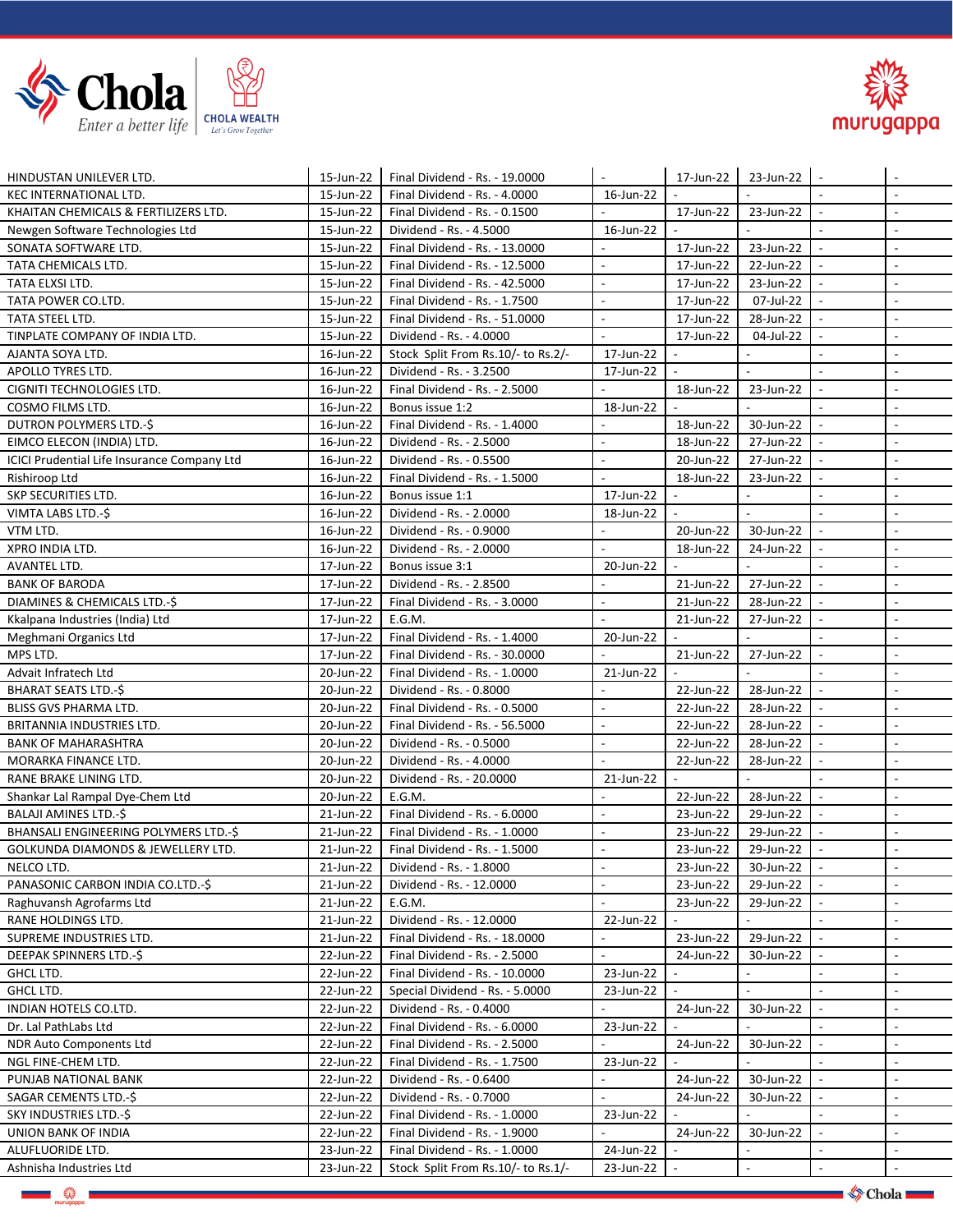



| Computer Age Management Services Ltd                                       | 23-Jun-22              | Final Dividend - Rs. - 12.0000                   | 24-Jun-22                | $\overline{\phantom{a}}$    |                           | $\sim$                   |                          |
|----------------------------------------------------------------------------|------------------------|--------------------------------------------------|--------------------------|-----------------------------|---------------------------|--------------------------|--------------------------|
| Happiest Minds Technologies Ltd                                            | 23-Jun-22              | Final Dividend - Rs. - 2.0000                    |                          | 25-Jun-22                   | 30-Jun-22                 |                          | $\overline{a}$           |
| Nath Bio-Genes (India) Ltd                                                 | 23-Jun-22              | Dividend - Rs. - 2.0000                          | $\overline{a}$           | 25-Jun-22                   | 30-Jun-22                 | $\sim$                   | $\overline{a}$           |
| WELSPUN INDIA LTD.                                                         | 23-Jun-22              | Dividend - Rs. - 0.1500                          |                          | 27-Jun-22                   | 28-Jun-22                 | $\overline{\phantom{a}}$ | $\overline{\phantom{a}}$ |
| SKF India Ltd                                                              | 28-Jun-22              | Dividend - Rs. - 14.5000                         | 29-Jun-22                | $\blacksquare$              | $\mathbf{r}$              | $\sim$                   | $\sim$                   |
| Sona BLW Precision Forgings Ltd                                            | 29-Jun-22              | Final Dividend - Rs. - 0.7700                    | 30-Jun-22                | $\overline{a}$              | $\mathbb{Z}^2$            | $\blacksquare$           | $\overline{\phantom{a}}$ |
| Vaibhav Global Ltd                                                         | 29-Jun-22              | Final Dividend - Rs. - 1.5000                    |                          | 01-Jul-22                   | 01-Jul-22                 | $\overline{a}$           | $\overline{\phantom{a}}$ |
| BAJAJ AUTO LTD.                                                            | 30-Jun-22              | Dividend - Rs. - 140.0000                        | 01-Jul-22                |                             |                           | $\overline{\phantom{a}}$ | $\overline{\phantom{a}}$ |
| <b>BAJAJ FINSERV LTD.</b>                                                  | 30-Jun-22              | Dividend - Rs. - 4.0000                          | 01-Jul-22                |                             | $\blacksquare$            | $\overline{\phantom{a}}$ | $\overline{\phantom{a}}$ |
| <b>BAJAJ HOLDINGS &amp; INVESTMENT LTD.</b>                                | 30-Jun-22              | Final Dividend - Rs. - 25.0000                   | 01-Jul-22                | $\mathcal{L}_{\mathcal{A}}$ | $\overline{\phantom{a}}$  | $\sim$                   | $\sim$                   |
|                                                                            |                        | Dividend - Rs. - 20.0000                         | 01-Jul-22                | $\blacksquare$              | $\blacksquare$            | $\overline{\phantom{a}}$ | $\overline{\phantom{a}}$ |
| Bajaj Finance Limited<br><b>BIOCON LTD.</b>                                | 30-Jun-22<br>30-Jun-22 | Final Dividend - Rs. - 0.5000                    | 01-Jul-22                | $\sim$                      | $\mathbf{r}$              | $\sim$                   | $\overline{a}$           |
| ELEGANT MARBLES & GRANI INDUSTRIES LTD.                                    | 30-Jun-22              | Final Dividend - Rs. - 2.7500                    | 01-Jul-22                | $\sim$                      | $\overline{\phantom{a}}$  | $\overline{\phantom{a}}$ | $\overline{\phantom{a}}$ |
| INDIAN OIL CORPORATION LTD.                                                | 30-Jun-22              | Bonus issue 1:2                                  | 01-Jul-22                | $\mathbb{L}$                | $\overline{a}$            | $\sim$                   | $\overline{a}$           |
|                                                                            |                        |                                                  |                          | $\overline{a}$              | $\mathbb{Z}^2$            | $\sim$                   | $\sim$                   |
| MAHARASHTRA SCOOTERS LTD.                                                  | 30-Jun-22              | Final Dividend - Rs. - 80.0000                   | 01-Jul-22                | $\blacksquare$              | $\blacksquare$            | $\blacksquare$           | $\sim$                   |
| Nippon Life India Asset Management Ltd<br>RATNAMANI METALS & TUBES LTD.-\$ | 30-Jun-22<br>30-Jun-22 | Final Dividend - Rs. - 7.5000<br>Bonus issue 1:2 | 01-Jul-22<br>01-Jul-22   |                             | $\blacksquare$            | $\blacksquare$           | $\overline{\phantom{a}}$ |
|                                                                            |                        |                                                  |                          |                             |                           |                          |                          |
| RAYMOND LTD.                                                               | 30-Jun-22              | Final Dividend - Rs. - 3.0000                    | $\overline{a}$           | 02-Jul-22                   | 14-Jul-22                 | $\overline{\phantom{a}}$ | $\overline{\phantom{a}}$ |
| SWARAJ ENGINES LTD.                                                        | 30-Jun-22              | Dividend - Rs. - 80.0000                         |                          | 02-Jul-22<br>$\sim$         | 08-Jul-22                 | $\sim$                   | $\sim$                   |
| Syngene International Ltd                                                  | 30-Jun-22              | Final Dividend - Rs. - 0.5000                    | 01-Jul-22                |                             | $\mathbf{r}$              | $\blacksquare$           | $\overline{\phantom{a}}$ |
| Syngene International Ltd                                                  | 30-Jun-22              | Special Dividend - Rs. - 0.5000                  | 01-Jul-22                |                             |                           | $\blacksquare$           | $\overline{\phantom{a}}$ |
| Jyothy Labs Ltd                                                            | 01-Jul-22              | Final Dividend - Rs. - 2.5000                    | $\overline{\phantom{a}}$ | 05-Jul-22                   | 15-Jul-22                 | $\sim$                   | $\overline{a}$           |
| TIDE WATER OIL (INDIA) LTD.                                                | 01-Jul-22              | Final Dividend - Rs. - 15.0000                   |                          | 05-Jul-22                   | 11-Jul-22<br>$\mathbf{r}$ | $\overline{\phantom{a}}$ | $\overline{\phantom{a}}$ |
| XPRO INDIA LTD.                                                            | 01-Jul-22              | Bonus issue 1:2                                  | 04-Jul-22                | $\overline{a}$              |                           | $\mathcal{L}$            | $\sim$                   |
| <b>JSW STEEL LTD.</b>                                                      | 04-Jul-22              | Final Dividend - Rs. - 17.3500                   |                          | 06-Jul-22                   | 08-Jul-22                 | $\blacksquare$           | $\overline{\phantom{a}}$ |
| PIONEER EMBROIDERIES LTD.-\$                                               | 04-Jul-22              | Dividend - Rs. - 0.3000                          | 05-Jul-22                |                             |                           | $\sim$                   | $\overline{a}$           |
| MINDTREE LTD.                                                              | 05-Jul-22              | Final Dividend - Rs. - 27.0000                   |                          | 07-Jul-22                   | 13-Jul-22                 | $\overline{\phantom{a}}$ | $\blacksquare$           |
| MPHASIS LTD.                                                               | 05-Jul-22              | Dividend - Rs. - 46.0000                         | $\blacksquare$           | 07-Jul-22                   | 21-Jul-22                 | $\overline{\phantom{a}}$ | $\overline{\phantom{a}}$ |
| WHEELS INDIA LTD.                                                          | 05-Jul-22              | Dividend - Rs. - 8.3000                          | $\blacksquare$           | 07-Jul-22                   | 13-Jul-22                 | $\blacksquare$           | $\overline{\phantom{a}}$ |
| PONNI SUGARS (ERODE) LTD.                                                  | 06-Jul-22              | Dividend - Rs. - 5.5000                          | $\sim$                   | 08-Jul-22                   | 20-Jul-22                 | $\overline{\phantom{a}}$ | $\overline{\phantom{a}}$ |
| <b>DCM Shriram Limited</b>                                                 | 07-Jul-22              | Dividend - Rs. - 4.9000                          | 08-Jul-22                |                             |                           | $\overline{\phantom{a}}$ | $\overline{a}$           |
| GLAXOSMITHKLINE PHARMACEUTICALS LTD.                                       | 07-Jul-22              | Special Dividend - Rs. - 60.0000                 | 08-Jul-22                | $\blacksquare$              | $\overline{\phantom{a}}$  | $\overline{\phantom{a}}$ | $\overline{\phantom{a}}$ |
| GLAXOSMITHKLINE PHARMACEUTICALS LTD.                                       | 07-Jul-22              | Dividend - Rs. - 30.0000                         | 08-Jul-22                |                             |                           | $\sim$                   | $\sim$                   |
| Heranba Industries Ltd                                                     | 07-Jul-22              | Final Dividend - Rs. - 2.0000                    | $\mathbb{L}$             | 09-Jul-22                   | 15-Jul-22                 | $\overline{\phantom{a}}$ | $\overline{\phantom{a}}$ |
| JM FINANCIAL LTD.-\$                                                       | 07-Jul-22              | Final Dividend - Rs. - 1.1500                    | $\overline{a}$           | $11$ -Jul-22                | 15-Jul-22                 | $\overline{\phantom{a}}$ | $\overline{\phantom{a}}$ |
| MINDA INDUSTRIES LTD.-\$                                                   | 07-Jul-22              | Bonus issue 1:1                                  | 08-Jul-22                | $\overline{\phantom{a}}$    |                           | $\sim$                   | $\overline{\phantom{a}}$ |
| MINDA INDUSTRIES LTD.-\$                                                   | 07-Jul-22              | Final Dividend - Rs. - 1.0000                    | 08-Jul-22                | $\overline{\phantom{a}}$    | $\overline{\phantom{a}}$  | $\overline{\phantom{a}}$ | $\overline{\phantom{a}}$ |
| Navin Fluorine International Limited-\$                                    | 07-Jul-22              | Final Dividend - Rs. - 6.0000                    | 08-Jul-22                |                             |                           | $\blacksquare$           | $\sim$                   |
| NILKAMAL LTD.                                                              | 07-Jul-22              | Final Dividend - Rs. - 15,0000                   | $\sim$                   | 09-Jul-22                   | 16-Jul-22                 | $\overline{\phantom{a}}$ | $\sim$                   |
| SUNDARAM FINANCE LTD.                                                      | 07-Jul-22              | Final Dividend - Rs. - 10.0000                   | $\overline{\phantom{a}}$ | 11-Jul-22                   | 27-Jul-22                 | $\sim$                   | $\overline{\phantom{a}}$ |
| VISHNU CHEMICALS LTD.                                                      | 07-Jul-22              | Final Dividend - Rs. - 2.0000                    |                          | 09-Jul-22                   | 15-Jul-22                 |                          |                          |
| ZF Commercial Vehicle Control Systems India Ltd                            | 07-Jul-22              | Dividend - Rs. - 12.0000                         | $\overline{a}$           | 09-Jul-22                   | 27-Jul-22                 |                          |                          |
| LUMAX INDUSTRIES LTD.                                                      | 08-Jul-22              | Final Dividend - Rs. - 13.5000                   | $\bar{\phantom{a}}$      | 12-Jul-22                   | 22-Jul-22                 |                          | $\overline{\phantom{a}}$ |
| LUMAX AUTO TECHNOLOGIES LTD.                                               | 08-Jul-22              | Final Dividend - Rs. - 3.5000                    | $\blacksquare$           | 12-Jul-22                   | 22-Jul-22                 |                          | $\overline{\phantom{a}}$ |
| DR.REDDY'S LABORATORIES LTD.                                               | 11-Jul-22              | Final Dividend - Rs. - 30.0000                   | $\overline{a}$           | 13-Jul-22                   | 15-Jul-22                 |                          | $\overline{\phantom{a}}$ |
| GMM PFAUDLER LTD.                                                          | 11-Jul-22              | Bonus issue 2:1                                  | 12-Jul-22                |                             |                           | $\sim$                   | $\overline{\phantom{a}}$ |
| PIX TRANSMISSIONS LTD.                                                     | 11-Jul-22              | Final Dividend - Rs. - 6.0000                    |                          | 13-Jul-22                   | 20-Jul-22                 | $\sim$                   | $\overline{\phantom{a}}$ |
| SESHASAYEE PAPER & BOARDS LTD.                                             | 12-Jul-22              | Final Dividend - Rs. - 2.5000                    | $\blacksquare$           | 14-Jul-22                   | 23-Jul-22                 | $\sim$                   | $\blacksquare$           |
| Shankara Building Products Ltd                                             | 13-Jul-22              | Final Dividend - Rs. - 1.0000                    | $\blacksquare$           | 15-Jul-22                   | 22-Jul-22                 |                          | $\overline{\phantom{a}}$ |
| VST INDUSTRIES LTD.                                                        | 13-Jul-22              | Dividend - Rs. - 140.0000                        | $\blacksquare$           | 15-Jul-22                   | 29-Jul-22                 |                          | $\overline{\phantom{a}}$ |
| WENDT (INDIA) LTD.                                                         | 13-Jul-22              | Final Dividend - Rs. - 45.0000                   | $\blacksquare$           | 15-Jul-22                   | 22-Jul-22                 |                          | $\blacksquare$           |
| ASHOK LEYLAND LTD.                                                         | 14-Jul-22              | Dividend - Rs. - 1.0000                          | $\overline{\phantom{a}}$ | 16-Jul-22                   | 29-Jul-22                 |                          | $\overline{\phantom{a}}$ |
| ATUL LTD.                                                                  | 14-Jul-22              | Dividend - Rs. - 25.0000                         | $\mathbb{L}$             | 16-Jul-22                   | 22-Jul-22                 |                          | $\overline{\phantom{a}}$ |
| BOSCH LTD.                                                                 | 14-Jul-22              | Special Dividend - Rs. - 100.0000                | $\overline{\phantom{a}}$ | 16-Jul-22                   | 03-Aug-22                 |                          | $\overline{\phantom{a}}$ |
| BOSCH LTD.                                                                 | 14-Jul-22              | Final Dividend - Rs. - 110.0000                  | $\overline{\phantom{a}}$ | 16-Jul-22                   | 03-Aug-22                 | $\sim$                   | $\sim$                   |
| INDIAN HUME PIPE CO.LTD.                                                   | 14-Jul-22              | Dividend - Rs. - 2.0000                          | $\overline{\phantom{a}}$ | 16-Jul-22                   | 28-Jul-22                 | $\sim$                   | $\overline{\phantom{a}}$ |
| MAHINDRA & MAHINDRA LTD.                                                   | 14-Jul-22              | Dividend - Rs. - 11.5500                         | $\overline{\phantom{a}}$ | 16-Jul-22                   | $05$ -Aug-22   -          |                          | $\overline{\phantom{a}}$ |

**檾**∣

 $\bullet$  Chola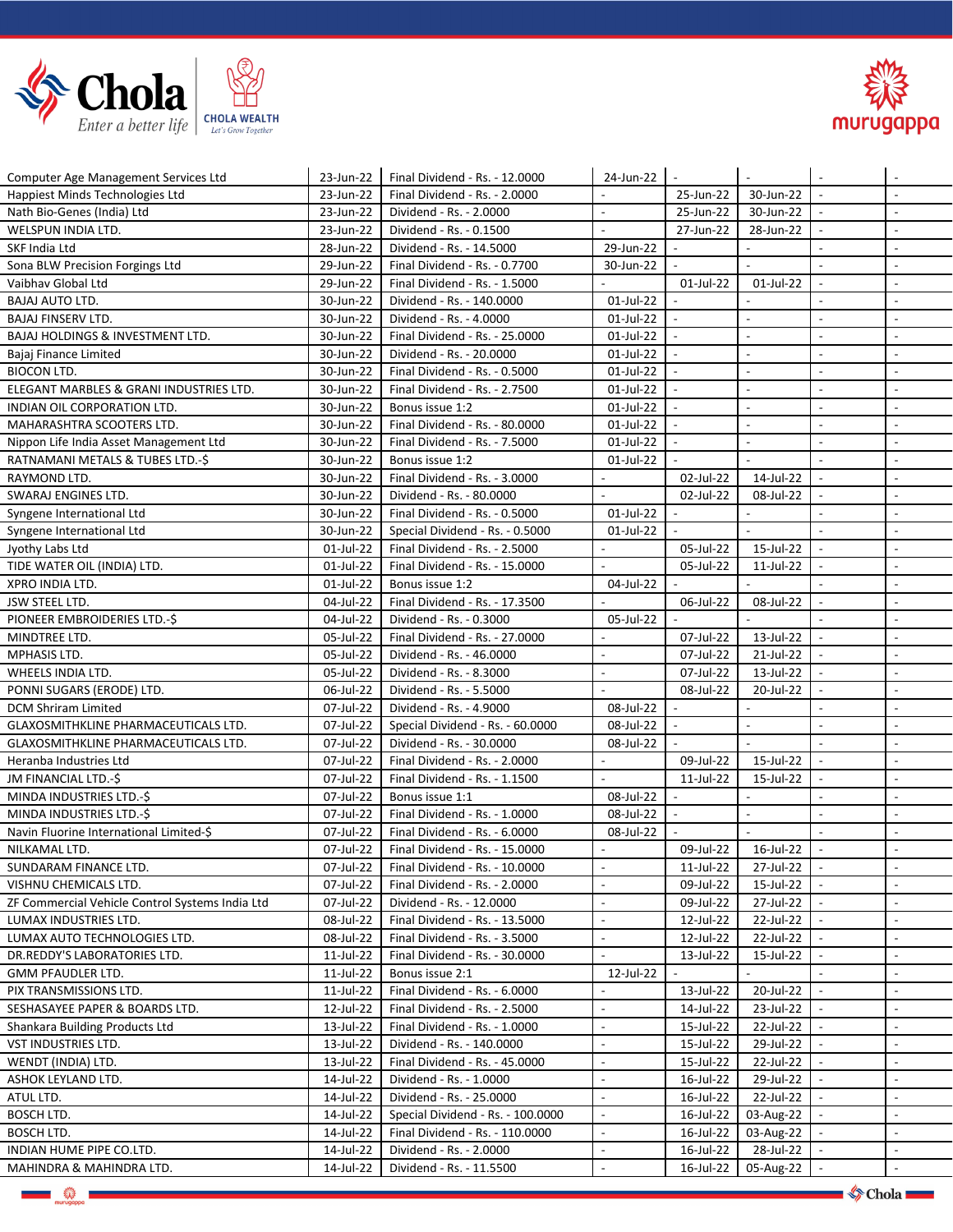



| PIRAMAL ENTERPRISES LTD.                         | 14-Jul-22 | Final Dividend - Rs. - 33.0000   | 15-Jul-22                | $\sim$                    |                |                          | $\sim$                      |
|--------------------------------------------------|-----------|----------------------------------|--------------------------|---------------------------|----------------|--------------------------|-----------------------------|
| Hitachi Energy India Ltd                         | 14-Jul-22 | Final Dividend - Rs. - 3.0000    |                          | 16-Jul-22                 | 22-Jul-22      | $\blacksquare$           | $\overline{\phantom{a}}$    |
| SINCLAIRS HOTELS LTD.-\$                         | 14-Jul-22 | Final Dividend - Rs. - 1.0000    | 15-Jul-22                | $\mathbb{L}^{\mathbb{N}}$ |                | $\overline{\phantom{a}}$ | $\blacksquare$              |
| ULTRAMARINE & PIGMENTS LTD.-\$                   | 14-Jul-22 | Dividend - Rs. - 5.0000          | 15-Jul-22                | $\overline{\phantom{a}}$  | $\overline{a}$ | $\overline{\phantom{a}}$ | $\overline{\phantom{a}}$    |
| ZYDUS WELLNESS LTD.-\$                           | 14-Jul-22 | Final Dividend - Rs. - 5.0000    | 15-Jul-22                | $\blacksquare$            |                | $\overline{\phantom{a}}$ | $\blacksquare$              |
| DAMODAR INDUSTRIES LTD.-\$                       | 15-Jul-22 | Dividend - Rs. - 0.5000          |                          | 19-Jul-22                 | 22-Jul-22      | $\sim$                   | $\blacksquare$              |
| LAKSHMI MACHINE WORKS LTD.                       | 15-Jul-22 | Dividend - Rs. - 40.0000         | $\blacksquare$           | 19-Jul-22                 | 25-Jul-22      | $\sim$                   | $\overline{\phantom{a}}$    |
| BLUE DART EXPRESS LTD.                           | 18-Jul-22 | Final Dividend - Rs. - 35.0000   | $\overline{\phantom{a}}$ | 20-Jul-22                 | 27-Jul-22      |                          | $\overline{\phantom{a}}$    |
| ASTEC LIFESCIENCES LIMITED                       | 19-Jul-22 | Final Dividend - Rs. - 1.5000    |                          | 21-Jul-22                 | 24-Jul-22      |                          | $\blacksquare$              |
| <b>GOODRICKE GROUP LTD.</b>                      | 19-Jul-22 | Dividend - Rs. - 3.0000          | 20-Jul-22                | $\overline{\phantom{a}}$  |                |                          | $\overline{\phantom{a}}$    |
| <b>GRINDWELL NORTON LTD.-\$</b>                  | 19-Jul-22 | Dividend - Rs. - 12.0000         | $\overline{a}$           | 21-Jul-22                 | 29-Jul-22      | $\blacksquare$           | $\mathbb{L}$                |
| MAHINDRA LIFESPACE DEVELOPERS LTD.               | 19-Jul-22 | Final Dividend - Rs. - 2.0000    | $\overline{\phantom{a}}$ | 21-Jul-22                 | 27-Jul-22      |                          | $\overline{\phantom{a}}$    |
| ADOR FONTECH LTD.-\$                             | 20-Jul-22 | Final Dividend - Rs. - 3.0000    | $\overline{a}$           | 22-Jul-22                 | 28-Jul-22      |                          | $\blacksquare$              |
| ADOR FONTECH LTD.-\$                             | 20-Jul-22 | Special Dividend - Rs. - 1.0000  | $\overline{\phantom{a}}$ | 22-Jul-22                 | 28-Jul-22      |                          | $\overline{\phantom{a}}$    |
| <b>GPT INFRAPROJECTS LTD.</b>                    | 20-Jul-22 | Final Dividend - Rs. - 1.5000    | $\overline{a}$           | 22-Jul-22                 | 28-Jul-22      | $\sim$                   | $\mathcal{L}_{\mathcal{A}}$ |
| India Pesticides Ltd                             | 20-Jul-22 | Final Dividend - Rs. - 0.7500    | $\overline{\phantom{a}}$ | 22-Jul-22                 | 01-Aug-22      | $\sim$                   | $\overline{\phantom{a}}$    |
| MAHINDRA & MAHINDRA FINANCIAL SERVICES LTD.      | 20-Jul-22 | Dividend - Rs. - 3.6000          | $\overline{a}$           | 22-Jul-22                 | 28-Jul-22      | $\sim$                   | $\overline{\phantom{a}}$    |
| NOCIL LTD.                                       | 20-Jul-22 | Final Dividend - Rs. - 3.0000    | $\overline{a}$           | 22-Jul-22                 | 28-Jul-22      |                          | $\overline{\phantom{a}}$    |
| NOVARTIS INDIA LTD.                              | 20-Jul-22 | Final Dividend - Rs. - 10.0000   |                          | 22-Jul-22                 | 29-Jul-22      |                          | $\blacksquare$              |
| Swelect Energy Systems Limited-\$                | 20-Jul-22 | Final Dividend - Rs. - 3.0000    | $\overline{a}$           | 22-Jul-22                 | 28-Jul-22      |                          | $\sim$                      |
| Tube Investments of India Ltd                    | 20-Jul-22 | Final Dividend - Rs. - 1.5000    | $\overline{a}$           | 22-Jul-22                 | 02-Aug-22      |                          | $\overline{\phantom{a}}$    |
| V-GUARD INDUSTRIES LTD.                          | 20-Jul-22 | Final Dividend - Rs. - 1.3000    | $\overline{a}$           | 22-Jul-22                 | 28-Jul-22      | $\blacksquare$           | $\blacksquare$              |
| ADC India Communications Limited-\$              | 21-Jul-22 | Final Dividend - Rs. - 4.0000    | $\overline{\phantom{a}}$ | 23-Jul-22                 | 29-Jul-22      | $\overline{\phantom{a}}$ | $\overline{\phantom{a}}$    |
| ADC India Communications Limited-\$              | 21-Jul-22 | Special Dividend - Rs. - 10.0000 |                          | 23-Jul-22                 | 29-Jul-22      |                          | $\overline{\phantom{a}}$    |
| <b>BASF INDIA LTD.</b>                           | 21-Jul-22 | Final Dividend - Rs. - 6.0000    | $\overline{a}$           | 23-Jul-22                 | 27-Jul-22      | $\sim$                   | $\blacksquare$              |
| CARBORUNDUM UNIVERSAL LTD.                       | 21-Jul-22 | Final Dividend - Rs. - 2.0000    | $\overline{\phantom{a}}$ | 25-Jul-22                 | 01-Aug-22      | $\overline{\phantom{a}}$ | $\overline{\phantom{a}}$    |
| Cholamandalam Investment and Finance Company Ltd | 21-Jul-22 | Final Dividend - Rs. - 0.7000    | $\overline{\phantom{a}}$ | 25-Jul-22                 | 29-Jul-22      |                          | $\overline{\phantom{a}}$    |
| Heritage Foods Limited                           | 21-Jul-22 | Final Dividend - Rs. - 2.5000    | $\overline{a}$           | 23-Jul-22                 | 29-Jul-22      |                          | $\overline{\phantom{a}}$    |
| HIL LTD.                                         | 21-Jul-22 | Final Dividend - Rs. - 25.0000   | $\overline{a}$           | 23-Jul-22                 | 29-Jul-22      |                          | $\overline{\phantom{a}}$    |
| HIL LTD.                                         | 21-Jul-22 | Special Dividend - Rs. - 20.0000 | $\overline{a}$           | 23-Jul-22                 | 29-Jul-22      |                          | $\overline{\phantom{a}}$    |
| JENBURKT PHARMACEUTICALS LTD.                    | 21-Jul-22 | Final Dividend - Rs. - 12.0000   | $\blacksquare$           | 23-Jul-22                 | 29-Jul-22      |                          | $\overline{\phantom{a}}$    |
| Mahindra Logistics Ltd                           | 21-Jul-22 | Final Dividend - Rs. - 2.0000    | $\overline{a}$           | 23-Jul-22                 | 29-Jul-22      |                          | $\overline{\phantom{a}}$    |
| Minda Corporation Ltd                            | 21-Jul-22 | Final Dividend - Rs. - 0.7000    | $\overline{a}$           | 25-Jul-22                 | 28-Jul-22      |                          | $\overline{\phantom{a}}$    |
| PDS Ltd                                          | 21-Jul-22 | Final Dividend - Rs. - 23.8500   | $\overline{\phantom{a}}$ | 23-Jul-22                 | 29-Jul-22      | $\overline{\phantom{a}}$ | $\blacksquare$              |
| Poonawalla Fincorp Ltd                           | 21-Jul-22 | Final Dividend - Rs. - 0.4000    | $\overline{a}$           | 23-Jul-22                 | 29-Jul-22      |                          | $\overline{\phantom{a}}$    |
| PRADEEP METALS LTD.                              | 21-Jul-22 | Final Dividend - Rs. - 1.5000    | $\overline{a}$           | 23-Jul-22                 | 29-Jul-22      | $\blacksquare$           | $\overline{\phantom{a}}$    |
| TAPARIA TOOLS LTD.                               | 21-Jul-22 | Final Dividend - Rs. - 52.5000   | 22-Jul-22                |                           |                |                          | $\sim$                      |
| TECH MAHINDRA LTD.                               | 21-Jul-22 | Final Dividend - Rs. - 15.0000   |                          | 23-Jul-22                 | 26-Jul-22      |                          | $\blacksquare$              |
| TECH MAHINDRA LTD.                               | 21-Jul-22 | Special Dividend - Rs. - 15.0000 |                          | 23-Jul-22                 | 26-Jul-22      |                          | $\overline{\phantom{a}}$    |
| Godrej Agrovet Ltd                               | 22-Jul-22 | Final Dividend - Rs. - 9.5000    |                          | 26-Jul-22                 | 28-Jul-22      |                          | $\overline{\phantom{a}}$    |
| GOODYEAR INDIA LTD.                              | 22-Jul-22 | Final Dividend - Rs. - 20.0000   | $\overline{a}$           | 26-Jul-22                 | 01-Aug-22      |                          | $\blacksquare$              |
| GOODYEAR INDIA LTD.                              | 22-Jul-22 | Special Dividend - Rs. - 80.0000 | $\overline{\phantom{a}}$ | 26-Jul-22                 | 01-Aug-22      |                          | $\sim$                      |
| SUPREME PETROCHEM LTD.                           | 22-Jul-22 | Final Dividend - Rs. - 14.0000   |                          | 26-Jul-22                 | 02-Aug-22      |                          | $\overline{\phantom{a}}$    |
| Bombay Oxygen Investments Ltd                    | 25-Jul-22 | Final Dividend - Rs. - 20.0000   | $\overline{\phantom{a}}$ | 27-Jul-22                 | 02-Aug-22      |                          | $\blacksquare$              |
| GUJARAT PIPAVAV PORT LTD.                        | 26-Jul-22 | Final Dividend - Rs. - 2.4000    | $\overline{\phantom{a}}$ | 28-Jul-22                 | 03-Aug-22      |                          | $\sim$                      |
| NELCAST LTD.                                     | 26-Jul-22 | Final Dividend - Rs. - 0.3000    | $\blacksquare$           | 28-Jul-22                 | 03-Aug-22      |                          | $\overline{\phantom{a}}$    |
| SIMPLEX REALTY LTD.                              | 26-Jul-22 | Final Dividend - Rs. - 1.0000    | $\overline{\phantom{a}}$ | 28-Jul-22                 | 03-Aug-22      |                          | $\blacksquare$              |
| TRANSPORT CORPORATION OF INDIA LTD.              | 26-Jul-22 | Final Dividend - Rs. - 2.0000    |                          | 28-Jul-22                 | 02-Aug-22      |                          | $\overline{\phantom{a}}$    |
| HAWKINS COOKERS LTD.-\$                          | 27-Jul-22 | Final Dividend - Rs. - 60.0000   | $\overline{a}$           | 29-Jul-22                 | 04-Aug-22      |                          | $\blacksquare$              |
| HERO MOTOCORP LTD.                               | 27-Jul-22 | Final Dividend - Rs. - 35.0000   | $\overline{a}$           | 29-Jul-22                 | 09-Aug-22      |                          | $\overline{a}$              |
| LAKSHMI ELECTRICAL CONTROL SYSTEMS LTD.          | 27-Jul-22 | Final Dividend - Rs. - 15.0000   | $\overline{\phantom{a}}$ | 29-Jul-22                 | 04-Aug-22      |                          | $\blacksquare$              |
| Thangamayil Jewellery Ltd                        | 27-Jul-22 | Final Dividend - Rs. - 5.0000    | $\overline{\phantom{a}}$ | 29-Jul-22                 | 04-Aug-22      |                          | $\overline{\phantom{a}}$    |
| Akzo Nobel India Limited                         | 28-Jul-22 | Final Dividend - Rs. - 35.0000   | $\blacksquare$           | 30-Jul-22                 | 05-Aug-22      |                          | $\blacksquare$              |
| AMARA RAJA BATTERIES LTD.                        | 28-Jul-22 | Final Dividend - Rs. - 0.5000    | $\overline{\phantom{a}}$ | 31-Jul-22                 | 06-Aug-22      |                          | $\sim$                      |
| BAJAJ ELECTRICALS LTD.-\$                        | 28-Jul-22 | Final Dividend - Rs. - 3.0000    | $\blacksquare$           | 30-Jul-22                 | 12-Aug-22      |                          | $\overline{\phantom{a}}$    |
| D-Link (India) Ltd                               | 28-Jul-22 | Final Dividend - Rs. - 3.0000    | $\blacksquare$           | 30-Jul-22                 | 05-Aug-22      |                          | $\overline{\phantom{a}}$    |
| ICRA LTD.                                        | 28-Jul-22 | Dividend - Rs. - 28.0000         |                          | 30-Jul-22                 | 03-Aug-22      |                          |                             |
|                                                  |           |                                  |                          |                           |                |                          |                             |

泰

 $\diamond$  Chola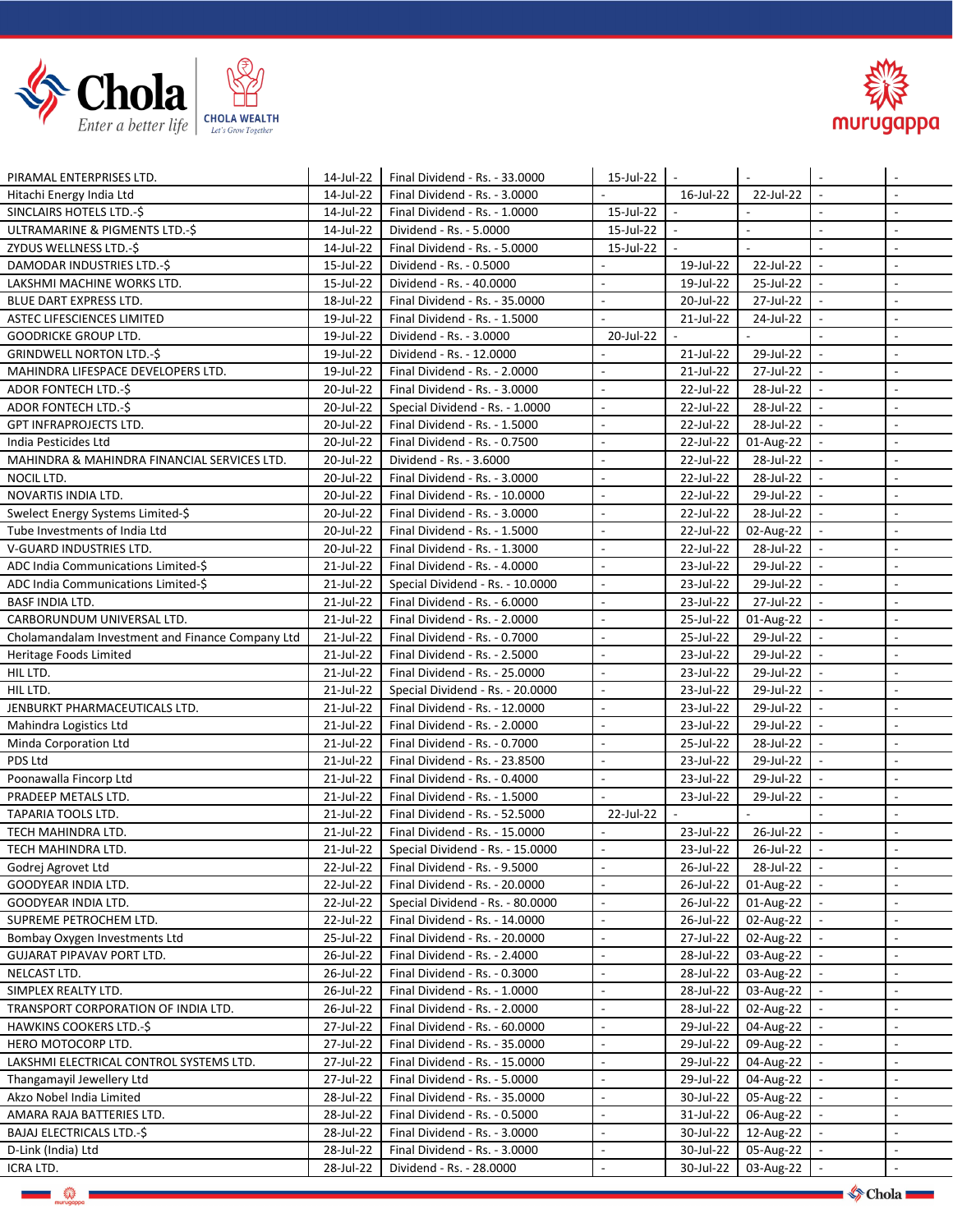



| INDUSTRIAL & PRUDENTIAL INVESTMENTS CO.LTD.       | 28-Jul-22 | Dividend - Rs. - 50.0000          |                          | 30-Jul-22                | $05$ -Aug-22   -      |                          | $\overline{\phantom{a}}$ |
|---------------------------------------------------|-----------|-----------------------------------|--------------------------|--------------------------|-----------------------|--------------------------|--------------------------|
| Kanco Tea & Industries Ltd                        | 28-Jul-22 | Dividend - Rs. - 1.0000           | $\overline{a}$           | 30-Jul-22                | 05-Aug-22             | $\blacksquare$           | $\mathbb{L}$             |
| KAYCEE INDUSTRIES LTD.                            | 28-Jul-22 | Final Dividend - Rs. - 50.0000    | 29-Jul-22                | $\overline{a}$           |                       | $\mathbf{r}$             | $\blacksquare$           |
| MUNJAL SHOWA LTD.                                 | 28-Jul-22 | Dividend - Rs. - 4.5000           |                          | 30-Jul-22                | 12-Aug-22             | $\overline{\phantom{a}}$ | $\overline{\phantom{a}}$ |
| ROSSELL INDIA LTD.                                | 28-Jul-22 | Dividend - Rs. - 0.3000           | $\overline{a}$           | 01-Aug-22                | 09-Aug-22             | $\blacksquare$           | $\overline{\phantom{a}}$ |
| SAKSOFT LTD.                                      | 28-Jul-22 | Final Dividend - Rs. - 3.0000     | $\mathcal{L}$            | 01-Aug-22                | 09-Aug-22             | $\sim$                   | $\blacksquare$           |
| Smruthi Organics Ltd                              | 28-Jul-22 | Dividend - Rs. - 3.0000           | $\blacksquare$           | 30-Jul-22                | 06-Aug-22             | $\sim$                   | $\overline{\phantom{a}}$ |
| SUBROS LTD.                                       | 28-Jul-22 | Final Dividend - Rs. - 0.7000     | $\overline{a}$           | 30-Jul-22                | 05-Aug-22             |                          | $\overline{\phantom{a}}$ |
| WIM PLAST LTD.-\$                                 | 28-Jul-22 | Final Dividend - Rs. - 8.0000     |                          | 30-Jul-22                | 05-Aug-22             |                          | $\overline{\phantom{a}}$ |
| Zydus Lifesciences Ltd                            | 28-Jul-22 | Final Dividend - Rs. - 2.5000     | 29-Jul-22                | $\bar{\phantom{a}}$      |                       |                          | $\sim$                   |
| Clean Science and Technology Ltd                  | 29-Jul-22 | Final Dividend - Rs. - 3.2500     | $\overline{a}$           | 02-Aug-22                | 08-Aug-22             |                          | $\overline{\phantom{a}}$ |
| Dhunseri Ventures Ltd-\$                          | 29-Jul-22 | Final Dividend - Rs. - 4.0000     | $\overline{a}$           | 02-Aug-22                | 08-Aug-22             | $\overline{\phantom{a}}$ | $\blacksquare$           |
| SAINT-GOBAIN SEKURIT INDIA LTD.                   | 29-Jul-22 | Dividend - Rs. - 1.5000           | $\overline{a}$           | 02-Aug-22                | 08-Aug-22             |                          | $\blacksquare$           |
| SAINT-GOBAIN SEKURIT INDIA LTD.                   | 29-Jul-22 | Special Dividend - Rs. - 1.5000   | $\overline{a}$           | 02-Aug-22                | 08-Aug-22             |                          | $\overline{\phantom{a}}$ |
| Sayaji Industries Ltd                             | 29-Jul-22 | Dividend - Rs. - 1.0000           | $\overline{a}$           | 02-Aug-22                | 08-Aug-22             |                          | $\overline{\phantom{a}}$ |
| RATNAMANI METALS & TUBES LTD.-\$                  | 01-Aug-22 | Dividend - Rs. - 14.0000          | $\blacksquare$           | 03-Aug-22                | 09-Aug-22             | $\sim$                   | $\overline{\phantom{a}}$ |
| ABBOTT INDIA LTD.                                 | 02-Aug-22 | Final Dividend - Rs. - 145.0000   | $\overline{\phantom{a}}$ | 04-Aug-22                | 10-Aug-22             |                          | $\overline{\phantom{a}}$ |
| ABBOTT INDIA LTD.                                 | 02-Aug-22 | Special Dividend - Rs. - 130.0000 | $\overline{a}$           | 04-Aug-22                | 10-Aug-22             |                          | $\overline{a}$           |
| Cholamandalam Financial Holdings Ltd              | 02-Aug-22 | Dividend - Rs. - 0.5500           |                          | 04-Aug-22                | 10-Aug-22             |                          | $\overline{\phantom{a}}$ |
| <b>CUMMINS INDIA LTD.</b>                         | 02-Aug-22 | Final Dividend - Rs. - 10.5000    | 03-Aug-22                |                          |                       |                          | $\overline{a}$           |
| J.K.CEMENT LTD.                                   | 02-Aug-22 | Final Dividend - Rs. - 15.0000    | $\overline{a}$           | 04-Aug-22                | 13-Aug-22             | $\overline{a}$           | $\overline{a}$           |
| LAKSHMI AUTOMATIC LOOM WORKS LTD.                 | 02-Aug-22 | Dividend - Rs. - 10.0000          | $\overline{a}$           | 04-Aug-22                | 10-Aug-22             |                          | $\overline{\phantom{a}}$ |
| The Ramco Cements Limited                         | 02-Aug-22 | Dividend - Rs. - 3.0000           | 03-Aug-22                | $\overline{\phantom{a}}$ |                       | $\overline{\phantom{a}}$ | $\overline{\phantom{a}}$ |
| RAMCO INDUSTRIES LTD.                             | 02-Aug-22 | Final Dividend - Rs. - 1.0000     | 03-Aug-22                | $\overline{\phantom{a}}$ |                       |                          | $\overline{\phantom{a}}$ |
| TCPL PACKAGING LTD.-\$                            | 02-Aug-22 | Final Dividend - Rs. - 10.0000    |                          | 04-Aug-22                | 10-Aug-22             | $\overline{\phantom{a}}$ | $\overline{\phantom{a}}$ |
| UNITED BREWERIES LTD.-\$                          | 02-Aug-22 | Dividend - Rs. - 10.5000          | $\overline{\phantom{a}}$ | 04-Aug-22                | 10-Aug-22             | $\blacksquare$           | $\overline{\phantom{a}}$ |
| DISA INDIA LTD.                                   | 03-Aug-22 | Final Dividend - Rs. - 10.0000    | $\overline{\phantom{a}}$ |                          | 05-Aug-22   12-Aug-22 |                          | $\blacksquare$           |
| ESAB INDIA LTD.                                   | 03-Aug-22 | Final Dividend - Rs. - 20.0000    | $\overline{a}$           |                          | 05-Aug-22   11-Aug-22 |                          | $\overline{a}$           |
| VICTORIA MILLS LTD.                               | 03-Aug-22 | Final Dividend - Rs. - 50.0000    |                          | 05-Aug-22                | 26-Aug-22             |                          | $\blacksquare$           |
| ADF FOODS LTD.-\$                                 | 04-Aug-22 | Final Dividend - Rs. - 4.0000     | $\overline{a}$           | 06-Aug-22                | 12-Aug-22             |                          | $\sim$                   |
| A.K.CAPITAL SERVICES LTD.                         | 04-Aug-22 | Final Dividend - Rs. - 3.0000     | 05-Aug-22                | $\overline{a}$           |                       | $\overline{a}$           | $\overline{\phantom{a}}$ |
| AMJ Land Holdings Ltd                             | 04-Aug-22 | Dividend - Rs. - 0.2000           |                          | 06-Aug-22                | 13-Aug-22             |                          | $\overline{a}$           |
| <b>BATA INDIA LTD.</b>                            | 04-Aug-22 | Dividend - Rs. - 4.0000           | $\overline{a}$           | 06-Aug-22                | 12-Aug-22             |                          | $\overline{\phantom{a}}$ |
| <b>BATA INDIA LTD.</b>                            | 04-Aug-22 | Special Dividend - Rs. - 50.5000  | $\overline{\phantom{a}}$ | 06-Aug-22                | 12-Aug-22             | $\overline{\phantom{a}}$ | $\blacksquare$           |
| <b>BHAGIRADHA CHEMICALS &amp; INDUSTRIES LTD.</b> | 04-Aug-22 | Final Dividend - Rs. - 2.0000     | $\overline{\phantom{a}}$ | 06-Aug-22                | 12-Aug-22             | $\sim$                   | $\overline{\phantom{a}}$ |
| CHEVIOT CO.LTD.-\$                                | 04-Aug-22 | Final Dividend - Rs. - 60.0000    | $\blacksquare$           | 06-Aug-22                | 12-Aug-22             |                          | $\overline{\phantom{a}}$ |
| ELGI EQUIPMENTS LTD.                              | 04-Aug-22 | Final Dividend - Rs. - 1.1500     |                          | 06-Aug-22                | 12-Aug-22             |                          | $\overline{a}$           |
| Fermenta Biotech Ltd                              | 04-Aug-22 | Final Dividend - Rs. - 1.2500     | 05-Aug-22                |                          |                       |                          | $\overline{\phantom{a}}$ |
| Pudumjee Paper Products Ltd                       | 04-Aug-22 | Dividend - Rs. - 0.3000           |                          | 06-Aug-22                | 13-Aug-22             |                          | $\overline{\phantom{a}}$ |
| Pudumjee Paper Products Ltd                       | 04-Aug-22 | Special Dividend - Rs. - 0.2000   |                          | 06-Aug-22                | 13-Aug-22             |                          | $\blacksquare$           |
| Alkem Laboratories Ltd                            | 08-Aug-22 | Final Dividend - Rs. - 4.0000     | 10-Aug-22                |                          |                       |                          | $\blacksquare$           |
| KEMP & COMPANY LTD.                               | 10-Aug-22 | Final Dividend - Rs. - 4.0000     |                          | 12-Aug-22                | 18-Aug-22             | $\overline{\phantom{a}}$ | $\blacksquare$           |
| STANDARD INDUSTRIES LTD.                          | 10-Aug-22 | Dividend - Rs. - 0.7500           | 11-Aug-22                |                          |                       |                          | $\overline{\phantom{a}}$ |
| <b>Endurance Technologies Ltd</b>                 | 11-Aug-22 | Final Dividend - Rs. - 6.2500     |                          | 13-Aug-22                | 24-Aug-22             |                          | $\blacksquare$           |
| Fine Organic Industries Ltd                       | 11-Aug-22 | Final Dividend - Rs. - 9.0000     |                          | 17-Aug-22                | 23-Aug-22             |                          | $\overline{\phantom{a}}$ |
| RAJAPALAYAM MILLS LTD.-\$                         | 11-Aug-22 | Dividend - Rs. - 1.0000           | 13-Aug-22                |                          |                       |                          | $\overline{\phantom{a}}$ |
| AVT NATURAL PRODUCTS LTD.                         | 12-Aug-22 | Final Dividend - Rs. - 0.6000     |                          | 18-Aug-22                | 24-Aug-22             |                          | $\blacksquare$           |
| FIEM INDUSTRIES LTD.                              | 12-Aug-22 | Final Dividend - Rs. - 20.0000    |                          | 18-Aug-22                | 24-Aug-22             |                          | $\overline{\phantom{a}}$ |
| APOLLO HOSPITALS ENTERPRISE LTD.                  | 18-Aug-22 | Dividend - Rs. - 11.7500          | $\overline{a}$           | 20-Aug-22                | 25-Aug-22             |                          | $\overline{\phantom{a}}$ |
| MAGNA ELECTRO CASTINGS LTD.-\$                    | 18-Aug-22 | Final Dividend - Rs. - 2.5000     | $\overline{\phantom{a}}$ | 20-Aug-22                | 26-Aug-22             |                          | $\sim$                   |
| INFO EDGE (INDIA) LTD.                            | 18-Aug-22 | Final Dividend - Rs. - 5.0000     | $\overline{\phantom{a}}$ | 20-Aug-22                | 26-Aug-22             |                          | $\blacksquare$           |
| NEELAMALAI AGRO INDUSTRIES LTD.                   | 18-Aug-22 | Final Dividend - Rs. - 20.0000    | $\overline{\phantom{a}}$ | 20-Aug-22                | 26-Aug-22             |                          | $\overline{\phantom{a}}$ |
| Polyspin Exports Ltd                              | 18-Aug-22 | Final Dividend - Rs. - 0.6000     | $\overline{\phantom{a}}$ | 20-Aug-22                | 26-Aug-22             |                          | $\blacksquare$           |
| DHUNSERI INVESTMENTS LTD.                         | 22-Aug-22 | Dividend - Rs. - 2.5000           | $\overline{a}$           | 24-Aug-22                | 30-Aug-22             |                          | $\blacksquare$           |
| Narayana Hrudayalaya Ltd                          | 22-Aug-22 | Final Dividend - Rs. - 1.0000     | 23-Aug-22                |                          |                       |                          | $\overline{\phantom{a}}$ |
| Dhunseri Tea & Industries Ltd                     | 24-Aug-22 | Final Dividend - Rs. - 4.0000     |                          | 26-Aug-22                | 01-Sep-22             |                          | $\overline{\phantom{a}}$ |
| SUPER SALES INDIA LTD.-\$                         | 24-Aug-22 | Final Dividend - Rs. - 10.0000    |                          | 26-Aug-22                | 01-Sep-22             |                          |                          |
|                                                   |           |                                   |                          |                          |                       |                          |                          |

泰

 $\diamond$  Chola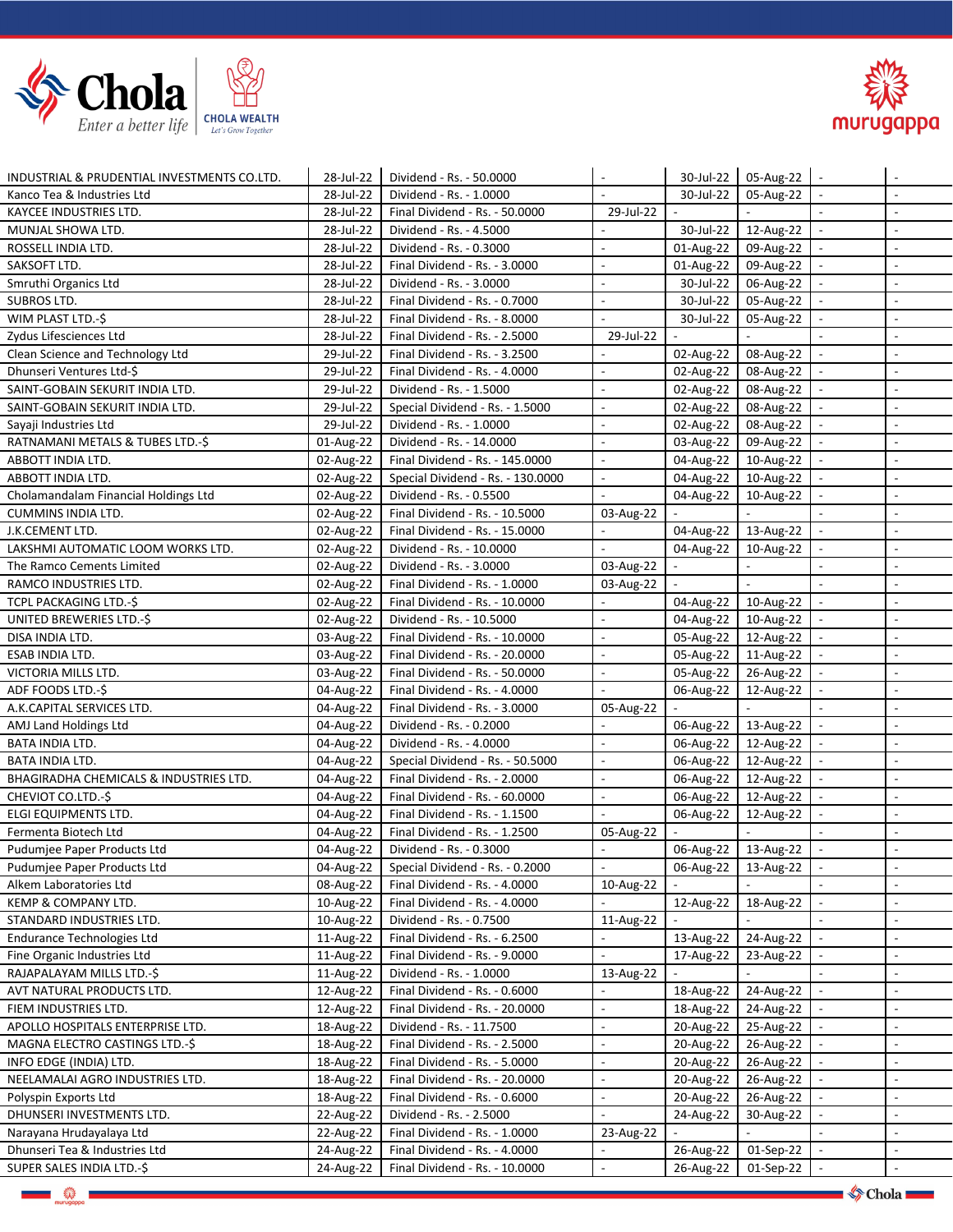



SALZER ELECTRONICS LTD.-\$ 25-Aug-22 Dividend - Rs. - 1.8000 26-Aug-22 -

**Cholamandalam Securities Limited Member: BSE, NSE, MSE Regd. Office: Dare House,2 (Old) # 234) N.S.C Bose Road, Chennai – 600 001. Website:** [www.cholawealthdirect.com](http://www.cholawealthdirect.com) **Email id –customercarewm@chola.murugappa.com CIN U65993TN1994PLC028674**